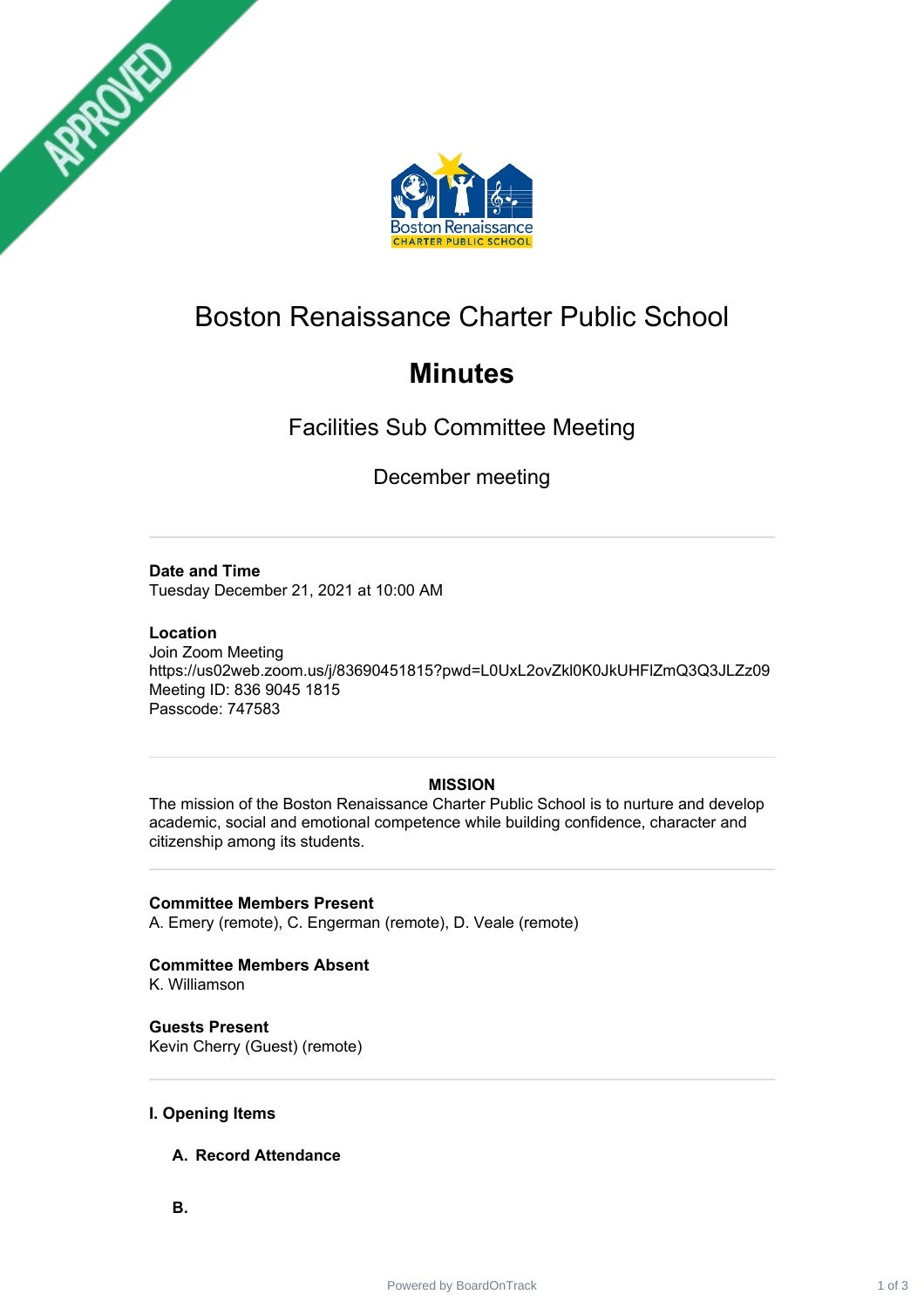#### **Call the Meeting to Order**

C. Engerman called a meeting of the Facility Committee of Boston Renaissance Charter Public School to order on Tuesday Dec 21, 2021 at 10:05 AM.

#### **C. Approve Minutes**

C. Engerman made a motion to approve the minutes from Craig Engerman Facilities Sub Committee Meeting on 04-27-21. D. Veale seconded the motion. The committee **VOTED** to approve the motion.

#### **D. Approve Minutes**

C. Engerman made a motion to approve the minutes from Craig Engerman Facility Sub- Committee on 12-08-20. D. Veale seconded the motion. The committee **VOTED** to approve the motion. Board Track 2 of 3 Board Contract 2 of 3 Board Committee Charter Charter Charter Charter Charter Public School - Charter Public School - Charter Public School - Charter Public School - Charter Public School - Charter Publi

#### **II. Current Facility**

#### **A. Deep Cleaning and Sanitizing**

Dwayne Veale reported that the current facility at 1415 Hyde Park Ave is all good. They had a good true test for the heat and everything is operating as expected.,

#### **B. Outstanding Facility Issues**

Dwayne Veale reported no outstanding facility issues.

#### **C. Facility issues that need to be addressed**

No issues.

#### **III. New Facility**

#### **A. Update**

Dwayne Veale reported that BRCPS has received an occupancy permit from the City to allow parking for staff on the new lot. this has freed up parking at 1415,

#### **B. Work completed and upcoming projects**

Craig Engerman reported that the school and BOT are working to come up with a concrete plan for the new site. meanwhile, it has been determined that converting the apartments at new site will be too costly to convert.

#### **C. Overall plan?**

Will discuss at next Board meeting.

#### **IV. Next Steps**

#### **A. Setting goals for SY22-23**

Dwayne will set up a site visit of the new site for the Facility Committee after return from Winter break.